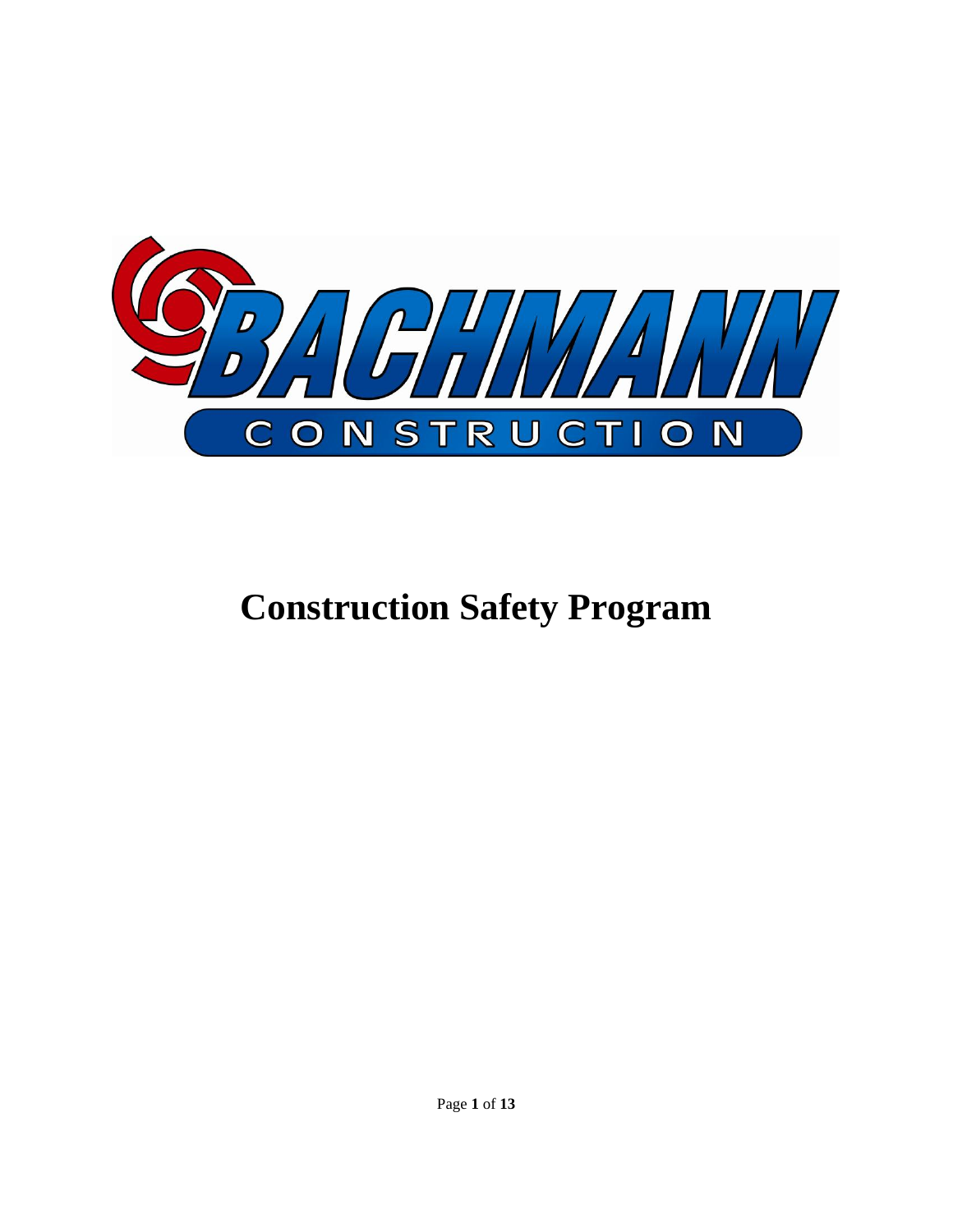#### **Policy Statement**

"As Management, we accept our responsibility for safety. It is the policy of this company to provide a healthy and safe place to work for all employees. The personal safety and health of each employee is of primary importance to us. Since we believe all injuries can be prevented, our goal will be zero accidents and illnesses. We will promote a Safety Perfect Culture."

"In order to accomplish this goal, we plan to follow the company rules and procedures that have been developed as well as all applicable state, federal, and local codes and regulations. We expect our employees to do the same."

"Your cooperation is needed. The written safety rules contained in our Safety Policy are minimum requirements. They cannot cover every conceivable hazard, but we believe there is a safe way to do every job. You need to use common sense and ask your supervisor or foreman whenever you are not sure what to do. We expect you to read and know this safety policy."

"No job is so important, and no order is so urgent that we cannot take time to perform our work safely. We will expect each employee to cooperate in making this program a success. As a Bachmann Construction employee you are empowered to stop the work and make the situation safe, without the fear of disciplinary action in cases of Imminent Danger to yourself or others."

Signed \_\_\_\_\_\_\_\_\_\_\_\_\_\_\_\_\_\_\_\_\_\_\_\_\_\_\_\_

Safety Director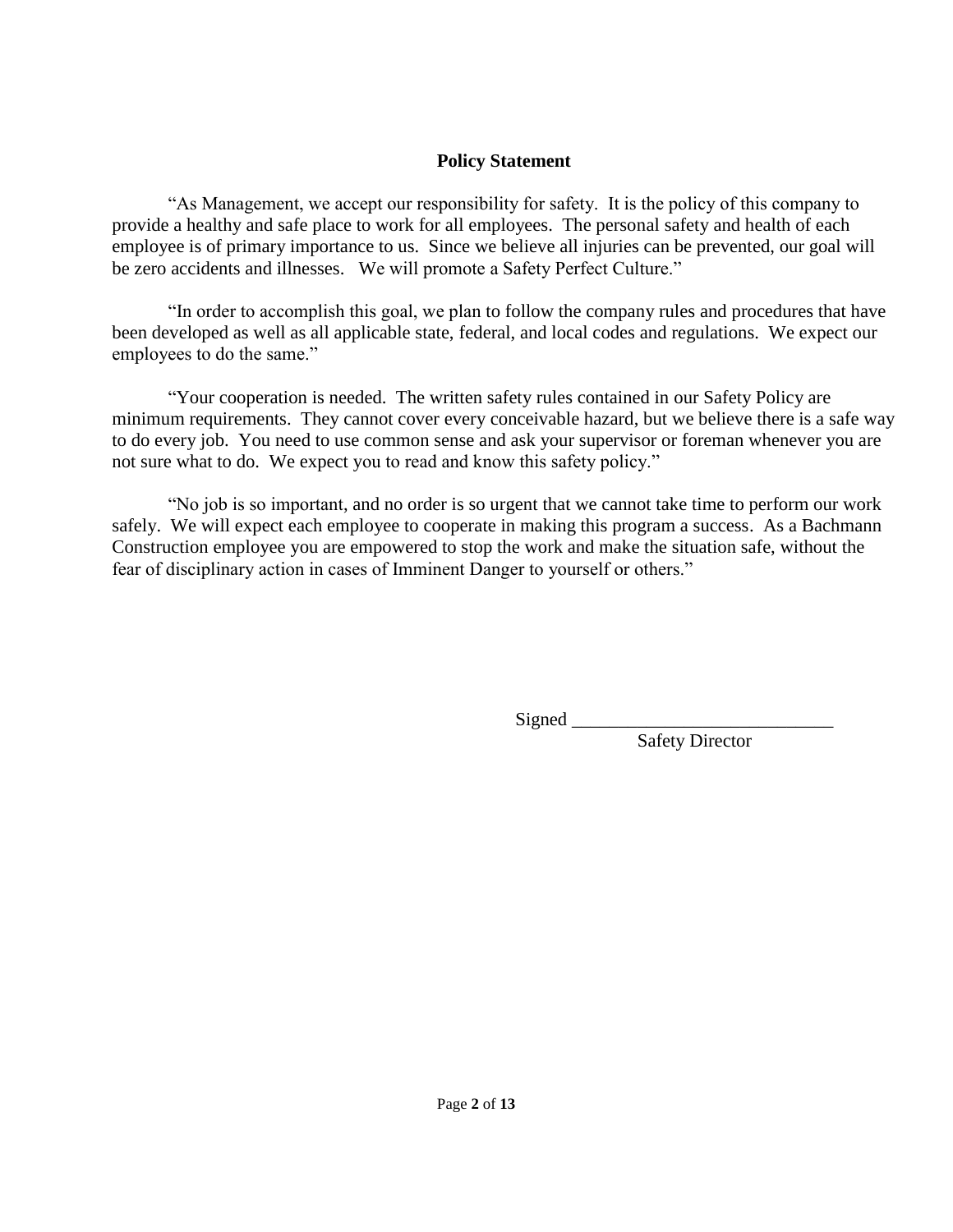## **Safety Guidelines & Responsibilities**

# **All Employees**

- 1. Obey all safety rules, procedures, and instructions.
- 2. If you are not sure how to perform a job safely, ask for help.
- 3. Maintain and know how to use all appropriate personal protective equipment.
- 4. Do not come to work under the influence of any alcohol or illegal drugs.
- 5. Attend and participate in all company safety meetings.
- 6. Know where to get first aid and where to find the nearest fire extinguisher.
- 7. Know the location of all emergency phone numbers, who to call, and when.

# **Superintendents and Foremen**

- 1. Plan every job with safety in mind to make sure the job site is in compliance with this safety policy and state and federal regulations.
- 2. Require and enforce the use of personal protective equipment and other safety equipment.
- 3. Notice and immediately correct unsafe actions or conditions.
- 4. Conduct weekly "tool box" safety meetings. Tool box safety meetings are mandatory and attendance at these meetings must be documented.
- 5. Enforce this safety policy and discipline anyone who willfully violates their responsibilities or these safety rules.
- 6. Complete a Supervisor's Accident Investigation Report on all accidents no matter how minor.
- 7. Make sure only qualified employees operate heavy equipment.
- 8. Make sure all subcontractors comply with company safety policy. Warnings to subcontractors should be documented in writing.
- 9. Provide for proper protection of the general public from job site hazards.
- 10. Take time to properly orient new employees on your job in safety. Employee must be shown what to do and how to do it safely.
- 11. Set a good example to the other employees by complying with all safety rules and responsibilities yourself. Help promote a "Safety Perfect Culture."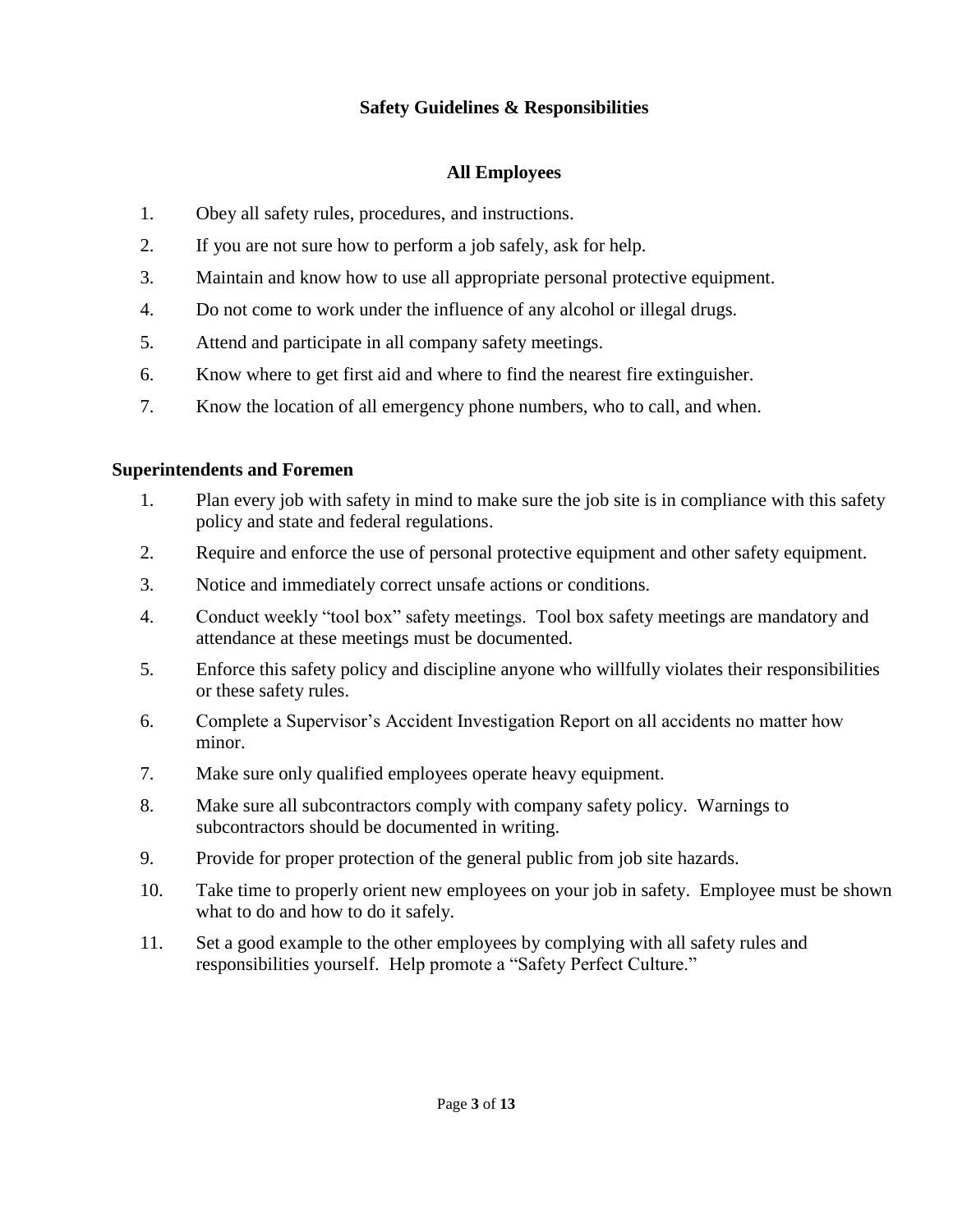## **Accident/First Aid Procedures**

In spite of our best efforts, accidents and incidents may occur on the jobsite. In the event of an accident, the following should be used as a guideline for what first aid procedures at the jobsite.

- 1. Know the location of the nearest phone to call for assistance in the event of an injury.
- 2. Emergency phone numbers will be posted by the phone.
- 3. If a person is sent to call for medical assistance that person must report back and confirm help is on the way.
- 4. If medical assistance is more than 3 to 4 minutes away, a designated Bachmann Construction employee will initiate first aid/CPR. That employee will typically be a Supervisor or employee that has been trained by the American Red Cross or equivalent in First Aid/CPR. Bachmann Supervisors will be trained and certified by The American Red Cross or Equivalent.
- 5. All Bachmann Construction jobsites will be supplied with a First Aid Kit inspected and fully supplied prior to being issued to the jobsite. In addition each jobsite will be issued a fully supplied eyewash kit, and Blood Borne Pathogen Cleanup Kit. All first aid kits, eyewash kits, and cleanup kits will be packaged in appropriate containers designed for use on construction jobsites. The first aid kits will be adequate and appropriate for the environmental conditions in which they will be used. Construction work sites require first aid kits to be stored in weather proof containers with all packages individually sealed. Each kit will be inventoried weekly and resupplied at that time. Bachmann Employees will be trained in the use of all three kits.
- 6. Administer first aid immediately in life threatening situations to stop bleeding or prevent further injury.
- 7. DO NOT MOVE anyone who appears to have bone or back injuries unless there is imminent danger to life.
- 8. Injured persons requiring the attention of a doctor or hospital will be transported either by the supervisor or person designated by the Supervisor, or by ambulance. The determination to use an ambulance and qualified medical personnel will be determined by the supervisor or designated Bachmann employee based on seriousness of the injury. When in doubt, use an ambulance and trained medical personnel.
- 9. The job Supervisor must fill out an accident investigation report, with as much detail as possible, as soon as practical after the accident. The completed investigation report must be forwarded to the Director of Human Resources and the Director of Safety.
- 10. Get first aid for all injuries regardless of severity. Small injuries can develop into serious infections if left untreated.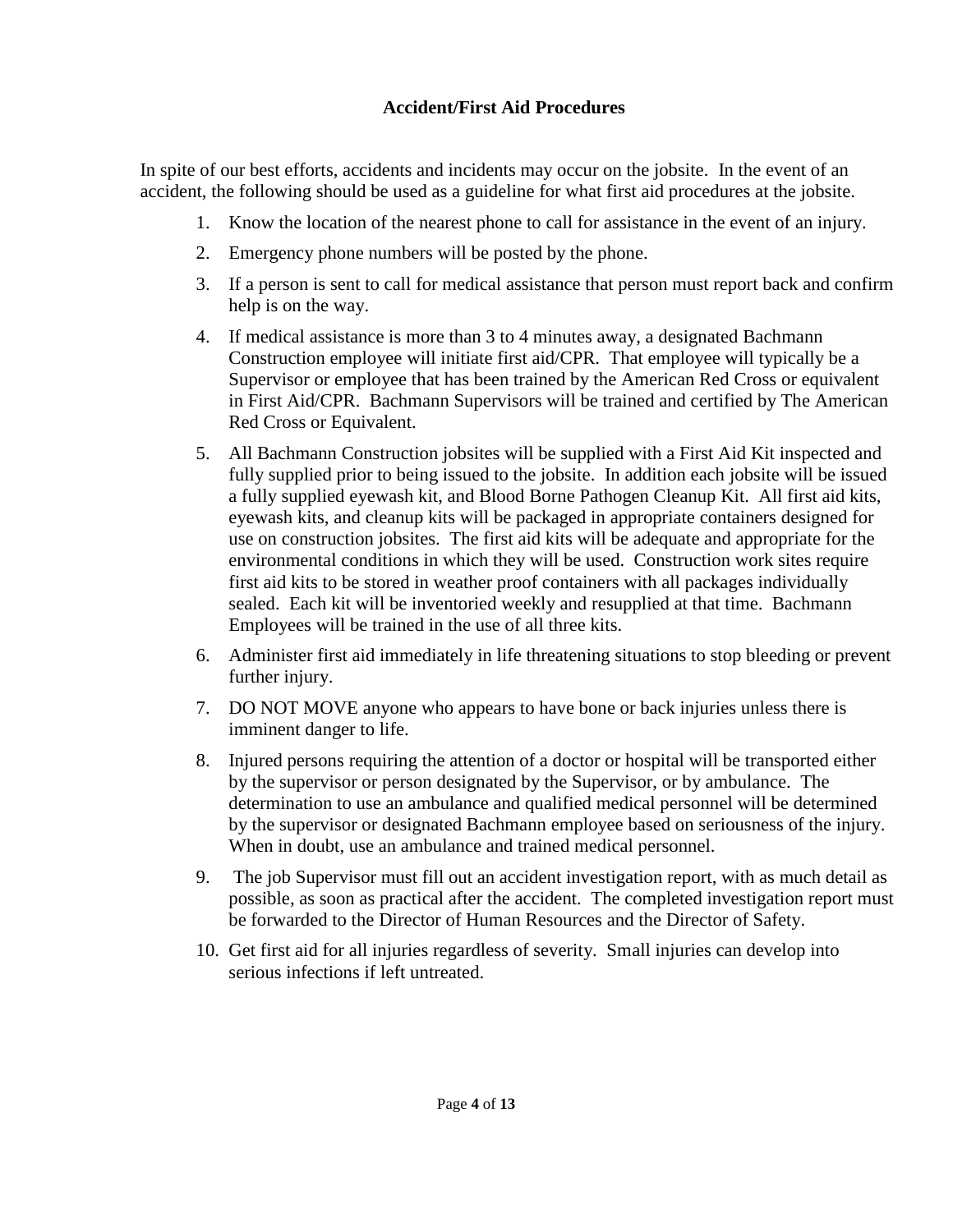#### **Blood Borne Pathogens**

Blood Borne Pathogens are microorganisms that are present in human blood and can infect and cause disease in humans. These pathogens include, but are not restricted to, Hepatitis B Virus which causes a serious liver disease in humans, and HIV which causes AIDS. For purposes of this definition, assume all bodily fluids including but not limited to blood, saliva, vomit, urine, semen, body tissue, etc. should be included as a potential for blood borne pathogens.

OSHA issued the Occupational Exposure to Blood Borne Pathogens Standard, due to the concern for the risk of occupational exposure. This standard is primarily directed to industry and health workers under the 29 CFR 1910 Industry Standards, but because of the potential for injury in the construction industry, the standard also applies to Bachmann Construction.

This Bloodborne Pathogen policy will be reviewed annually at the all employee meeting along with the entire Safety Policy material and with each new employee upon start of employment with Bachmann Construction. Training shall be provided at the time of initial assignment  $\&$  within 1 year of their previous training. Hand washing facilities are typically provided as permanent or temporary restroom facilities including antiseptic hand washing cleaner at all jobsites. These are provided by the company at no cost to the employees.

Typically in the construction industry, occupational exposure to infectious materials is not typical. Most exposure will occur due to an individual incident such as a cut, puncture, or worse case, an amputation. All employees will be issued PPE required for the job site based on the Job Safety Check List. The PPE is provided at no cost to the employee. The use of PPE is provided at the start of the project for all employees involved, in addition regular annual review at the All Employee Safety Meeting held annually. The employee will be trained in the use of the PPE at the start of the project.

Exposure Control – Exposure to infectious materials is not typical and a specific exposure control plan other than the material contained in this Bloodborne Pathogen Policy will not typically be required. Access to a copy of the exposure control plan shall be provided in a reasonable time, place, and manner. Within the construction industry exposure potential exists whenever employees are sawing, cutting with utility knives, grinders, or other bladed tools. There is also a potential for exposure when using nail guns, drills, or handling sharp edges supplies such as metal studs, and when performing demolition which could cause lacerations or punctures.

Methods of Compliance - Using "Cut Proof Gloves" when cutting and handling sharp edged materials or demolition debris can prevent injuries. Making sure that all equipment guards are in place and functioning properly can reduce the potential for injury. Ultimately the most effective way to avoid injuries that could produce blood borne pathogen exposure is to work in a Safe, Controlled Manner, and operate all tools in a safe manner. The objective is to protect yourself and co-workers from exposure to blood borne pathogens. All jobsites will include a cleanup kit designed to handle potential blood borne pathogen spills.

Clean Up Procedure – Example: An employee suffers a severe laceration that causes blood to be spilled at the jobsite. The jobsite supervisor will provide first aid to the injured employee. Following the first aid, the supervisor who is trained to use the cleanup kit, will, following the procedures outlined in the kit, disinfect and clean up the spilled blood, etc.. All materials used in the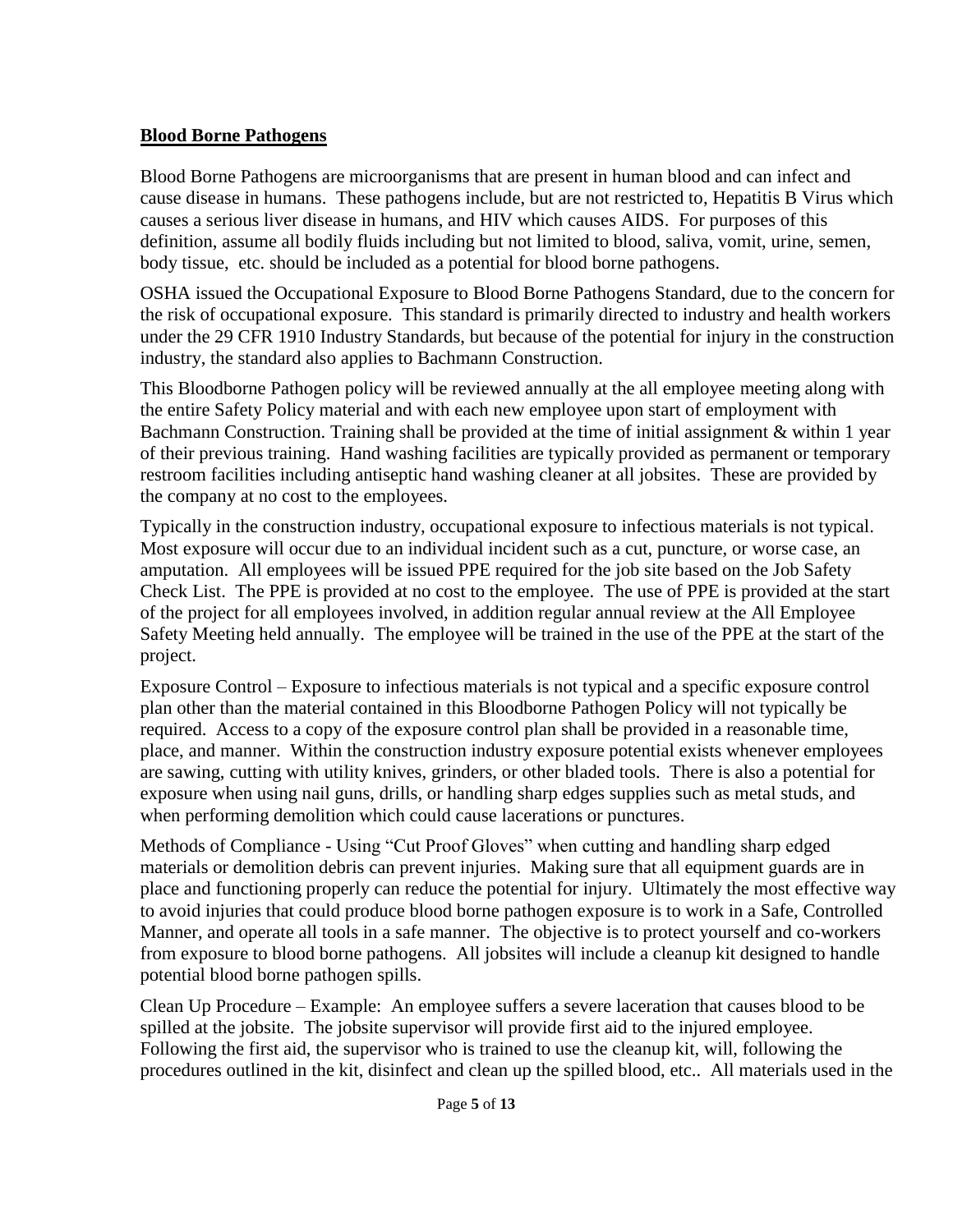cleanup will be placed in the leak proof Red Biohazard bag included in the kit. This bag will be sealed and removed from the jobsite no later than the end of the shift. The supervisor will deposit the biohazard bag in the storage container located at the main office of Bachmann Construction. Ultimately the materials in storage will be disposed of through a licensed Biohazard Removal Service. NOTE: Some facilities where construction work is performed may have their own protocol for handling potential blood borne pathogen exposure. They will have designated people to cleanup and dispose of the spilled material. If this is the case, this information will be part of the preconstruction job hazard assessment before work begins.

As a construction company, employees do not typically experience exposure to pathogens. If a specific jobsite would provide the potential exposure to pathogens, this would be identified and noted in the safety analysis for that project. If warranted, Hepatitis B vaccine would be provided for all potential exposure to employees involved with that specific project, based on that finding , at no cost to the employee. Vaccination for Hepatitis B is not typically provided unless a specific need is identified.

All training records are maintained for a minimum of three years. All medical records are kept for the duration of employment plus 30 years, as required. These medical records are typically identified as medical issues associated with injuries incurred while on the job as an employee of Bachmann Construction.

All Bachmann Employees will be trained in identifying and reacting to the potential for blood borne pathogen exposure and the procedures for using the cleanup kits.

## **Construction Safety Rules**

#### **1. General**

- a. Accidents and injuries no matter how minor must be reported immediately and investigated by the foreman.
- b. Job site must be kept clean of debris. Walkways, platforms, and work areas must be kept orderly at all times.
- c. First aid kits must be available at all job sites.
- d. Lists of emergency telephone numbers must be posted near each telephone on job site.
- e. Horseplay and reckless use of equipment is prohibited..
- f. Nails must be removed from lumber as soon as lumber is disassembled.
- g. Report any hazardous condition or dangerous act to the foreman or supervisor immediately.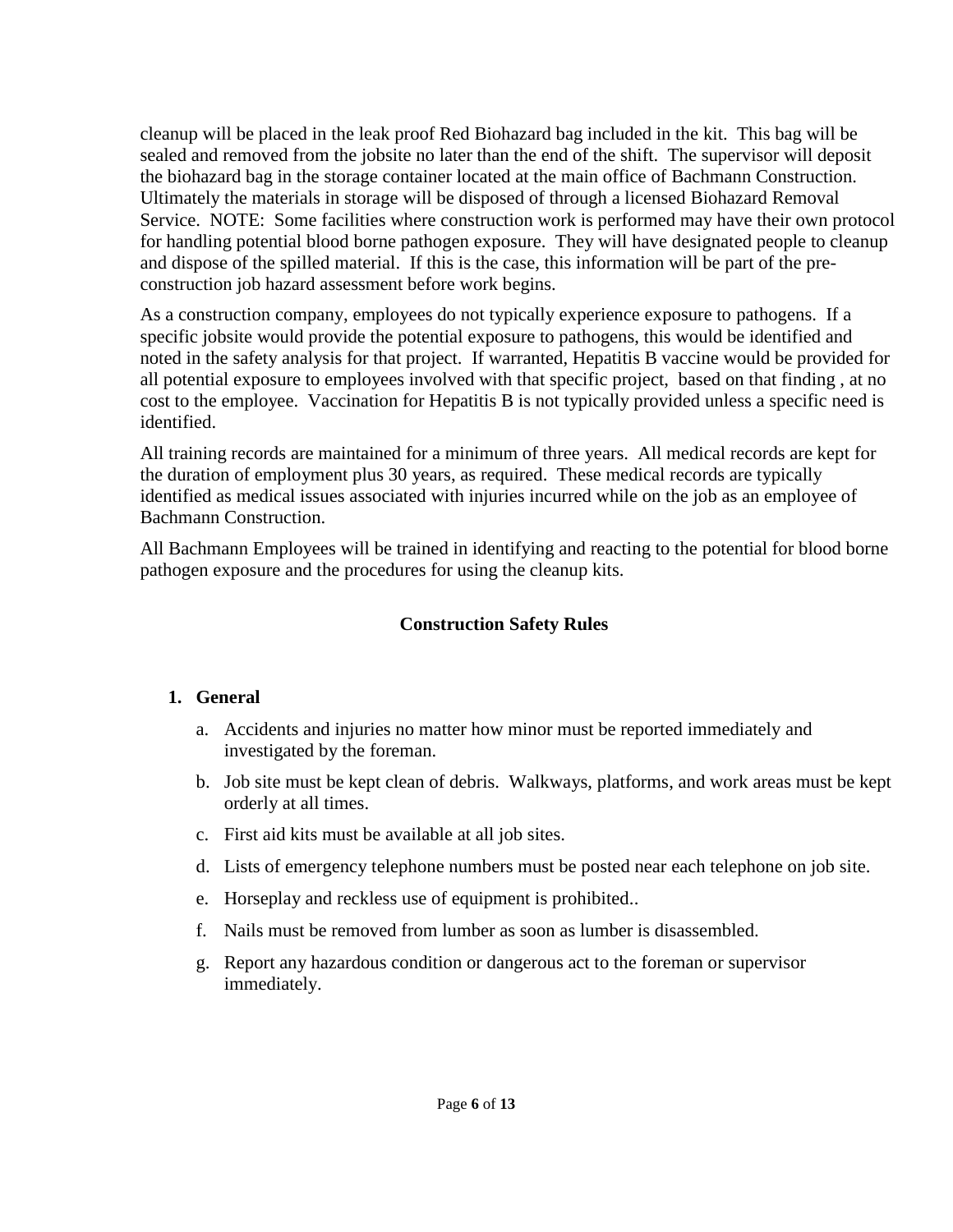# **2. Personal Protective Equipment**

Bachmann Construction provides personal protective equipment (PPE) to all employees. Hard hats, eye protection, and hearing protection (when noise levels exceed 85 db) are required on all Bachmann Construction jobsites by all employees, sub contractors, and visitors. Training on the proper use and fitting of this equipment is provided to all required to use the PPE. Retraining of the employee is required when the workplace changes, making the earlier training obsolete, the type of PPE changes or when the employee demonstrates lack of use, improper use, or insufficient skill or understanding.

The Job Safety Check List and the Hazard Assessment which includes a section on PPE and Employee Training will be completed for the project. When the Supervisor reviews the check list and hazard assessment for the particular job/project, the PPE training will be provided for each employee and individual check sheet with the employees name and the trainers name will be submitted.

- a. Additional PPE such as cut proof gloves, face shields/goggles, and NIOSH approved Dust Masks, knee pads, leather gloves, will be provided and properly fitted as required by the job.
- b. Jobs requiring replaceable cartridge respirators will not be performed by Bachmann Employees. Personal cartridge type respirators owned by employees will not be allowed, as well as other PPE not approved by the Director of Safety for Bachmann Construction is not allowed.
- c. It is the responsibility of the Bachmann Employee to clean and maintain the PPE issued to them. If the PPE is lost or damaged, the PPE must be replaced prior to returning to work..
- d. During the Pre-construction Meeting process the site and plans will be reviewed and a Determination will be made if any extra-ordinary precautions and specific requirements for PPE will exist. Throughout the project evaluations will be made as to PPE requirements over and above the basic requirements.
- e. Heavy duty work shoes or boots provided by the employee are required. Canvas, or Sneaker type shoes, and open toed shoes are not permitted on the job site. All employees must wear shirts and long pants while on the jobsite. Shorts are not permitted.
- f. High visibility vests will be provided and will be worn by all Bachmann Employees working in or adjacent to traffic.
- g. If required to work around water, Bachmann Employees will be fitted for and issued approved life jackets. The employees will be required to wear these life jackets at all times when working around water.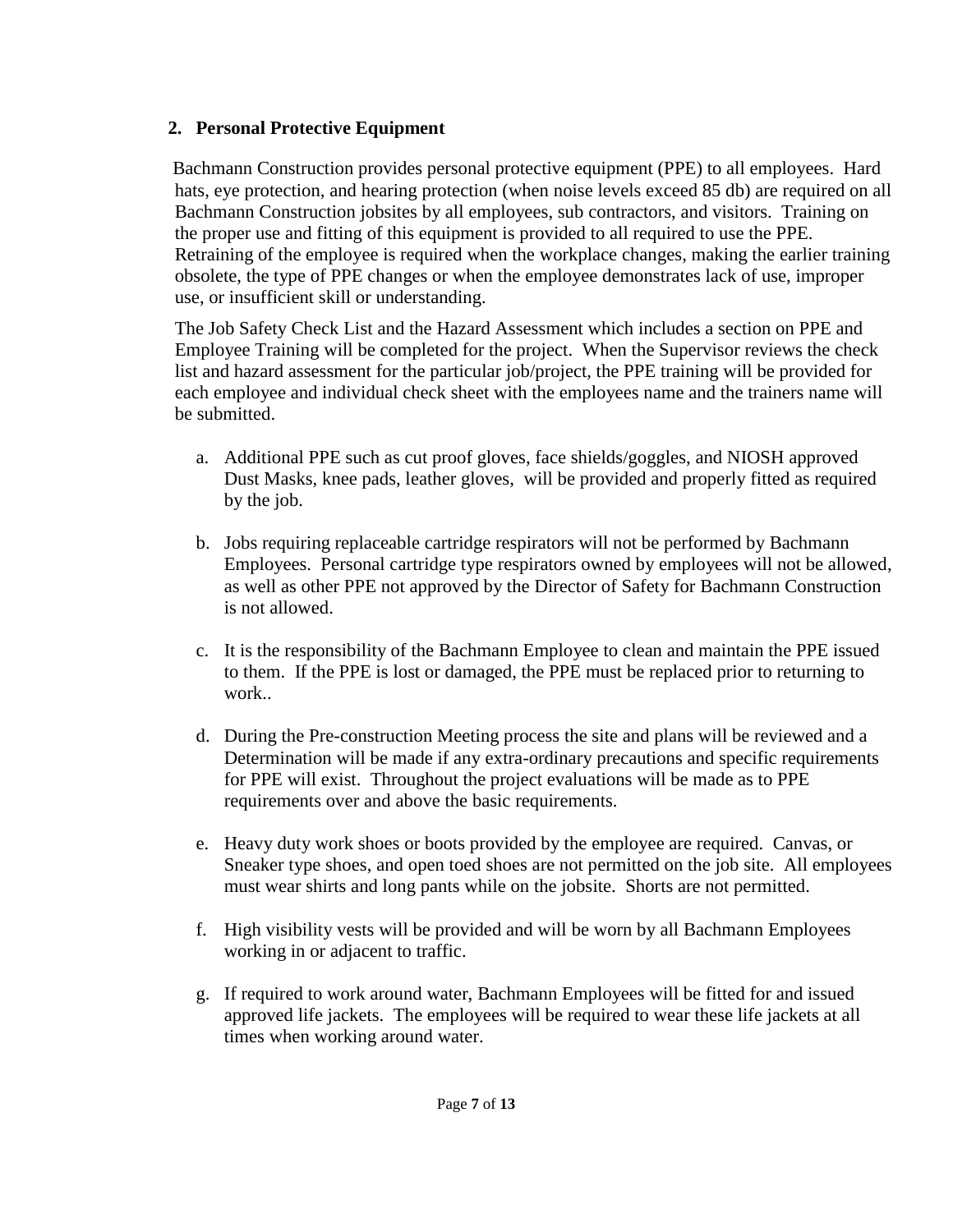#### **Lifting and Material Handling**

- a. Use mechanical lifting devices whenever possible for large or heavy items.
- b. Get help to move large or heavy items and whenever items are over 80 pounds in weight.
- c. Use proper technique whenever lifting any items.
	- 1) Keep feet close to object being lifted.
	- 2) Bend your knees.
	- 3) Lift with your legs.
	- 4) Keep the object close.
	- 5) Do not twist while lifting.

#### **3. Equipment, Hand and Power Tools**

- a. Tools and equipment must be maintained in good working order. Worn or damaged tools must be repaired or replaced.
- b. Equipment and power tools guards are required to be maintained. Unguarded tools should be tagged "out of service" until the guard is replaced.
- c. Tools should only be used for their intended purpose. Do not improvise.
- d. Operators of power equipment are required to receive proper instruction by the foreman before using the equipment.
- e. Fuel-powered equipment or portable heating equipment must be used only where there is proper ventilation. Engines and burners must be shut off and smoking prohibited before re-fueling.

#### **5. Electrical**

- a. 15 and 20 ampere receptacle outlets on single-phase, and 120-volt circuits for construction sites which are not part of permanent wiring of the building or structure, are required to be protected by either ground-fault circuit interrupters or an assured equipment grounding conductor program.
- b. All extension cords must be 3-wire type. No cord or plug which is damaged may be used.
- c. All electrical tools that are not double insulated must be of the 3-wire type.
- d. A ground fault detector on every cord is required.
- e. All equipment, scaffolds, and ladders must be at least ten feet away from power lines at all times.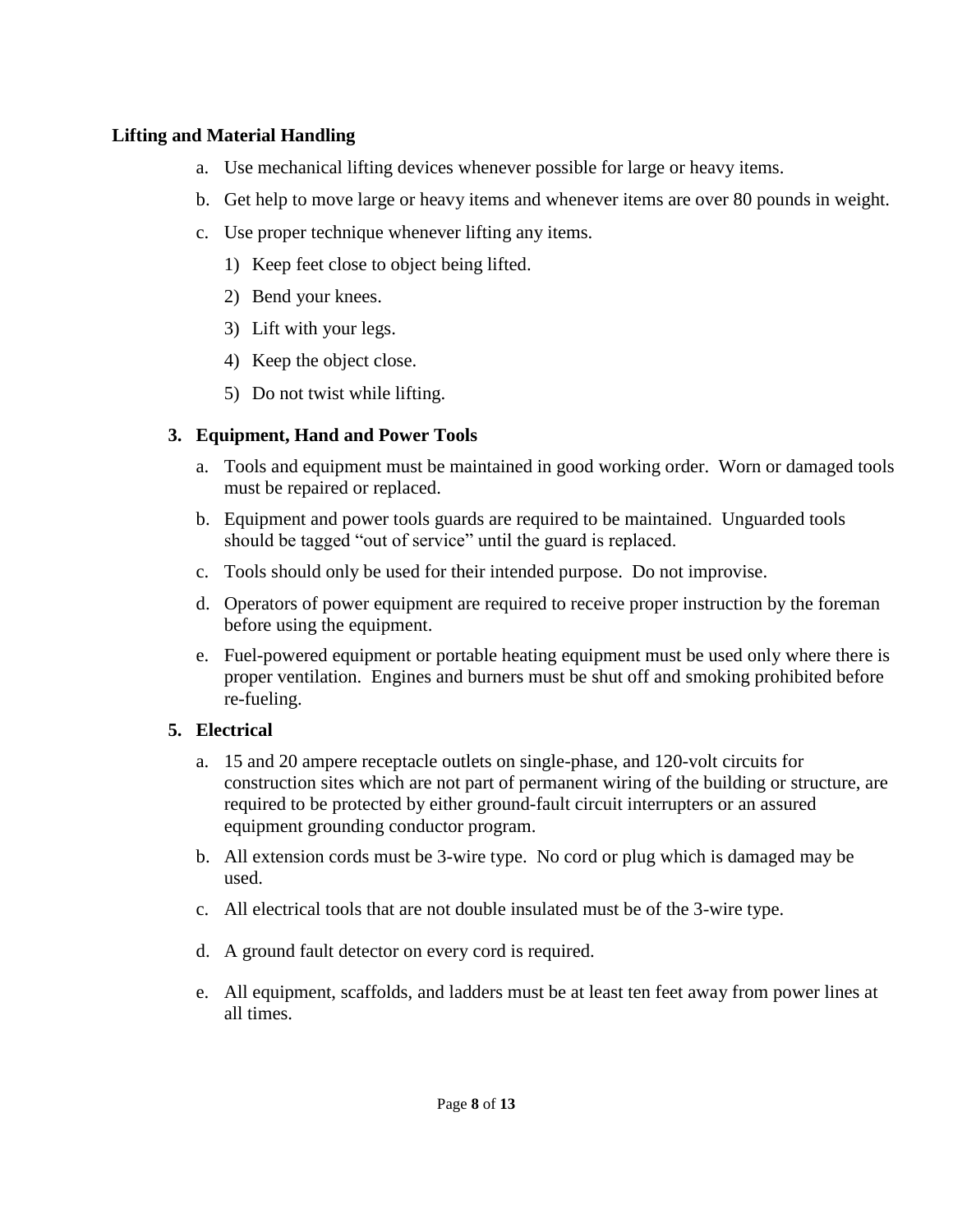#### **6. Working Above Ground**

- a. All ladders must be in good condition and inspected prior to each use. Defective ladders should be tagged "out of service" and removed for repair or replacement.
- b. Ladders made of aluminum or other conductive material must not be used around electrical circuits or equipment.
- c. Ladders must reach three feet above landing and must be securely tied off at landing.
- d. Job made ladders must be constructed to specifications.
- e. Face the ladder when climbing, and use both hands. A hand line or materials hoist must be used to lift loads.
- f. All scaffolds must be constructed according to standards as instructed by the foreman.
- g. Only qualified and designated personnel are permitted to erect scaffolding.
- h. Any self-supported scaffold with a height of more than four times the width of the base must be restrained from tipping by guying, tying, bracing, or other suitable means.
- i. Floor openings, open-sided floors, walkways, or platforms must be protected with a standard guardrail or effective covers at all times.
- j. Stairs with four or more risers must be equipped with standard hand railings.

#### **6. Trenching and Excavation**

- a. Before digging **any** hole, utilities must be contacted to mark location of underground services.
- b. Walls and faces of all excavations and trenches must be inspected by a competent person in authority before employees are allowed to enter.
- c. Trenches and excavations more than five feet deep must be protected against cave-in by an approved protective shoring or shielding system or properly sloped sides.
- d. Material, equipment, or spoil must be kept at least two feet away from the edge of any excavation.
- e. Ladders must be provided within 25 feet of an employee work area if trench or excavation is more than four feet deep.
- f. Trenches and excavations must be inspected daily by a competent person in authority.

#### **8. Heavy Equipment**

- a. Only authorized employees are permitted to operate heavy equipment.
- b. All heavy equipment must be inspected daily for proper operative condition. Any defect must be reported immediately to the foreman.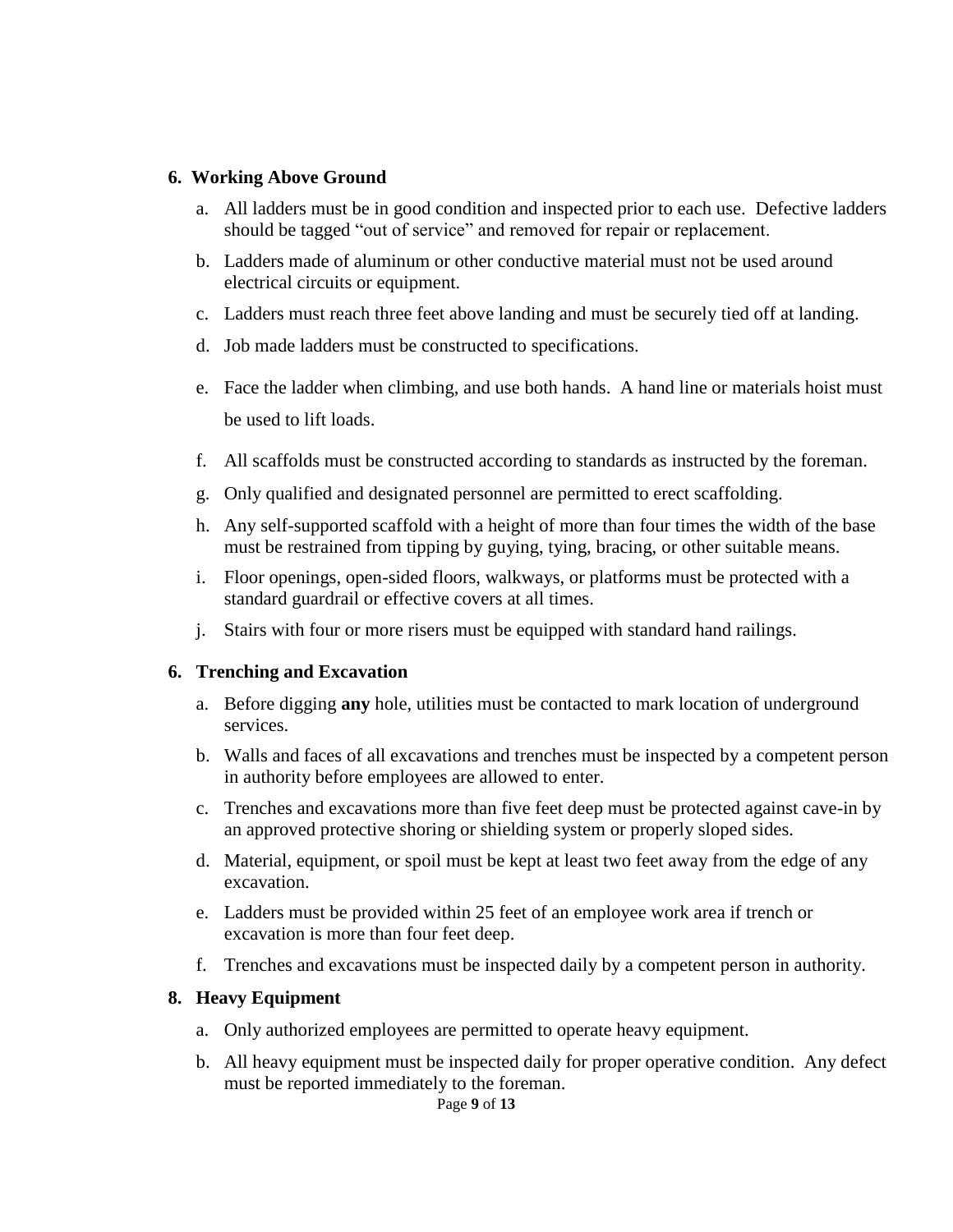- c. No employee is permitted to ride in or on any moving equipment unless seating is provided by the manufacturer.
- d. Movable buckets or dump boxes must be properly blocked before maintenance or inspection while the bucket or box is in the up position. Movable buckets must be lowered to the ground and the parking brake set before leaving the machine.
- e. Equipment with obstructed view to the rear must have a functioning back-up alarm.
- f. Hand holds and steps must be used whenever getting on or off the machine.
- g. Equipment must be shut off and smoking prohibited before re-fueling.
- h. No employee may work under lifted loads. Tag lines must be used to control suspended loads.
- i. Seat belts must be worn where provided whenever any vehicle is moved.
- j. Equipment operating on streets or roads must be equipped with a S.M.V. sign unless properly equipped for road travel.
- k. Provision must be made for proper ventilation of exhaust gases when using powered equipment in enclosed spaces.
- l. All lift operators must be certified each Three (3) years and be able to present a card attesting to their current certification. – OSHA regulation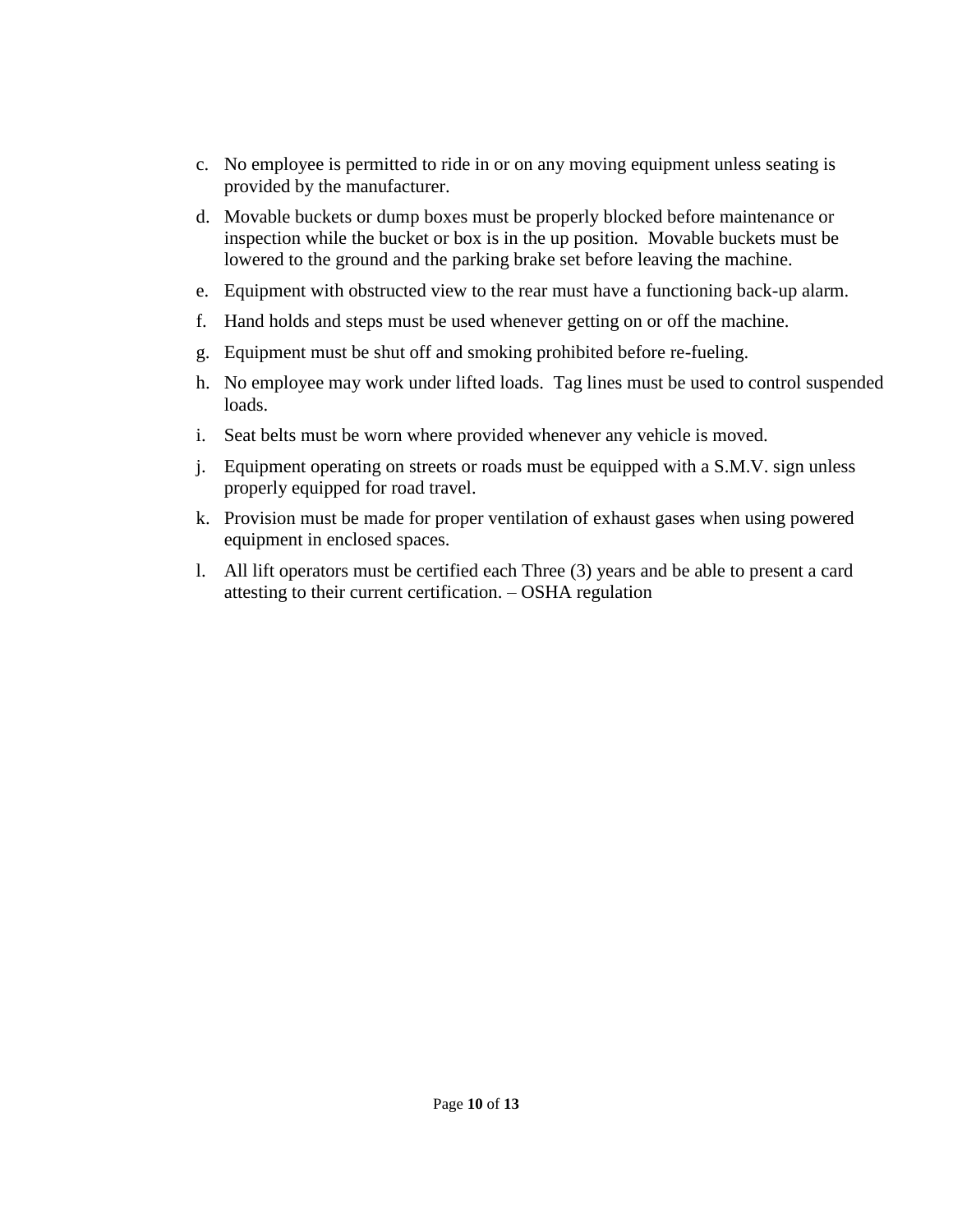# **Sign-Off Statement for Employees**

"I have read and understand the company safety policy, safety guidelines, and attached 26-page safety specifications, and agree to follow the safety rules they contain."

*"*I have reviewed and understand the attached Hazard Communication Policy and Blood Borne Pathogen Policy Statement*."*

"I understand that any violation or noncompliance with company safety policy or state and federal safety codes could result in disciplinary action including termination."

Employee Signature \_\_\_\_\_\_\_\_\_\_\_\_\_\_\_\_\_\_\_\_\_\_\_\_\_\_\_\_\_\_\_\_\_\_\_\_\_\_\_\_\_\_\_\_\_\_\_\_

Employee Number\_\_\_\_\_\_\_\_\_\_\_\_\_\_\_\_\_

Date \_\_\_\_\_\_\_\_\_\_\_\_\_\_\_\_\_\_\_\_\_\_\_

"I have delivered a copy of this safety policy to the above employee and have instructed the employee in safe working practices."

Supervisor or Foreman Signature\_\_\_\_\_\_\_\_\_\_\_\_\_\_\_\_\_\_\_\_\_\_\_\_\_\_\_\_\_\_\_\_\_\_\_\_\_\_\_\_

Date and the set of  $\sim$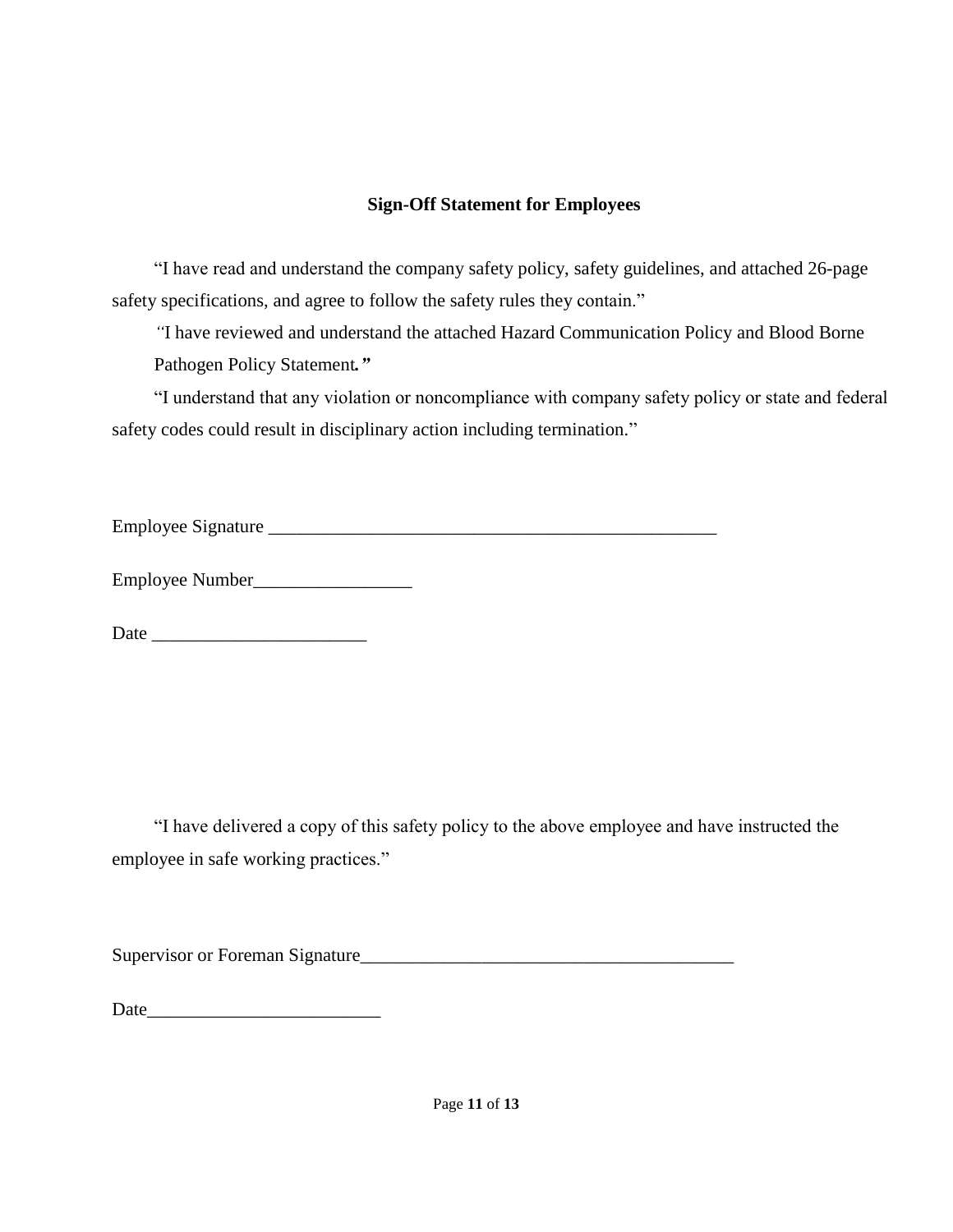# **Job Safety Checklist**

|                                                          |                                   |                                   | Project Name                    |                    |                    |  |  |
|----------------------------------------------------------|-----------------------------------|-----------------------------------|---------------------------------|--------------------|--------------------|--|--|
|                                                          |                                   |                                   |                                 |                    |                    |  |  |
| Inspector/Trainer                                        |                                   |                                   |                                 |                    |                    |  |  |
| <b>General</b>                                           | OK                                | Action<br>Needed                  | <b>Electrical</b>               | OK                 | Action             |  |  |
| <b>Site Hazard Assessment</b>                            | $\begin{bmatrix} 1 \end{bmatrix}$ | $\begin{bmatrix} 1 \end{bmatrix}$ | Needed                          |                    |                    |  |  |
| First Aid Kit                                            | $\left[ \ \right]$                | $\left[ \ \right]$                | <b>Ground Fault Protection</b>  | $\left[ \ \right]$ | $\left[ \ \right]$ |  |  |
| Fire Extinguishers                                       | $\left[ \ \right]$                | [ ]                               | 3-Wire Ground Cords/Plugs       | $[ \ ]$            | $\left[ \ \right]$ |  |  |
| <b>Emergency Telephone Number</b>                        | $\lbrack$                         | $\left[ \ \right]$                | Proper Cord Inspection          | $\left[ \ \right]$ | $\left[ \ \right]$ |  |  |
| <b>Weekly Safety Meetings</b>                            | $\lbrack$                         | $\left[ \ \right]$                | <b>Tools Grounded</b>           | $[ \ ]$            | $\left[ \ \right]$ |  |  |
| <b>Accident Investigation</b>                            | $\left[ \ \right]$                | $\left[ \ \right]$                | <b>Work Near Power Lines</b>    | $\left[ \ \right]$ | $\left[ \ \right]$ |  |  |
| Forms                                                    |                                   |                                   | <b>Adequate Lighting</b>        | $\lceil$           | $\left[ \ \right]$ |  |  |
| <b>Personal Protection Equipment – Employee Training</b> |                                   |                                   | <b>Work Above Ground</b>        |                    |                    |  |  |
| <b>Hard Hats</b>                                         | $\left[ \ \right]$                | $[ \ ]$                           | Ladders in Good Condition       | $\left[ \ \right]$ | $\left[ \ \right]$ |  |  |
| Eye and Face Protection                                  | $\left[ \ \right]$                | $\left[ \ \right]$                | Ladders 3' Above Landing        | $\left[ \ \right]$ | $\left[ \ \right]$ |  |  |
| <b>Hearing Protection</b>                                | $[ \ ]$                           | $\left[ \ \right]$                | Ladders Tied Off                | $\lceil$           | $\left[ \ \right]$ |  |  |
| <b>Dust Masks</b>                                        | $\left[ \ \right]$                | $\left[ \ \right]$                | <b>Scaffold Construction</b>    | $\lceil$           | $\left[ \ \right]$ |  |  |
| <b>Shoes Adequate</b>                                    | $\left[ \ \right]$                | $\left[ \ \right]$                | Scaffold Guardrails and         | $\lceil$           | $\left[ \ \right]$ |  |  |
| <b>Traffic Vests</b>                                     | $\left[ \ \right]$                | $\left[ \ \right]$                | Toeboards                       |                    |                    |  |  |
| Gloves                                                   | $\left[ \ \right]$                | $\left[ \ \right]$                | <b>Floor Openings Protected</b> | $[ \ ]$            | $\left[ \ \right]$ |  |  |
|                                                          | $\lceil$                          | $\left[ \ \right]$                | <b>Stairs and Railings</b>      | $\lceil$           | $\left[ \ \right]$ |  |  |
| <b>Equipment</b>                                         |                                   |                                   |                                 |                    |                    |  |  |
| Damaged Tools Removed                                    | $\left[ \ \right]$                | $\left[ \ \right]$                | <b>Work Below Grade</b>         |                    |                    |  |  |
| Proper Tools for Job                                     | $\left[ \ \right]$                | $\left[ \ \right]$                | <b>Utilities Marked</b>         | $\left[ \ \right]$ | $\left[ \ \right]$ |  |  |
| Proper Instruction                                       | $\left[ \ \right]$                | $\left[ \ \right]$                | Excavations Sloped or           |                    |                    |  |  |
| Proper Ventilation or Exhaust                            | $\left[ \ \right]$                | $\left[ \ \right]$                | Shored                          | $[ \ ]$            | $\left[ \ \right]$ |  |  |
| <b>Compressed Gases Use</b>                              | $\left[ \ \right]$                | [ ]                               | Ladders Within 25'              | $\left[ \ \right]$ | $\left[ \ \right]$ |  |  |
|                                                          |                                   |                                   | Material 2' From Edge           | $[ \ ]$            | $\left[ \ \right]$ |  |  |
| <b>Heavy Equipment</b>                                   |                                   |                                   | <b>Barricades or Warnings</b>   | $\left[ \ \right]$ | $\left[ \ \right]$ |  |  |
| <b>Proper Condition</b>                                  | $\left[ \ \right]$                | $\left[ \ \right]$                |                                 |                    |                    |  |  |
| Booms and Blades Blocked                                 | $\overline{[}$                    | [ ]                               | <b>Miscellaneous</b>            |                    |                    |  |  |
| Or Lowered                                               |                                   |                                   | Provision for Heavy Lifting     | $\left[ \ \right]$ | $\left[ \ \right]$ |  |  |
| <b>Back-up Alarms Working</b>                            | $\left[ \ \right]$                | $\left[ \ \right]$                | <b>Adequate Supervision</b>     | $[ \ ]$            | $\left[ \ \right]$ |  |  |
| Proper Steps/Hand Holds                                  | $\left[ \ \right]$                | [ ]                               | Vehicle Keys Removed at         | $\left[ \ \right]$ | $\left[ \ \right]$ |  |  |
| Working Under Lifted Loads                               | $\left[ \ \right]$                | $\left[ \ \right]$                | Night                           |                    |                    |  |  |
| Prohibited                                               |                                   |                                   | <b>Proper Material Storage</b>  | $[ \ ]$            | $\left[ \ \right]$ |  |  |
| Seat Belts Used                                          | $\left[ \ \right]$                | $\left[ \ \right]$                | <b>OSHA</b> Poster              | $\left[ \ \right]$ | $\left[ \ \right]$ |  |  |
| S.M.V. Signs/Warning                                     | $\left[ \ \right]$                | $[ \ ]$                           | M.S.D.S. Sheets                 | $\left[ \ \right]$ | $\left[ \ \right]$ |  |  |
| Lights                                                   |                                   |                                   | <b>Proper Fuel Storage</b>      | $\left[ \ \right]$ | $\left[ \ \right]$ |  |  |
|                                                          |                                   |                                   | Other                           | $\left[ \ \right]$ | $\left[ \ \right]$ |  |  |